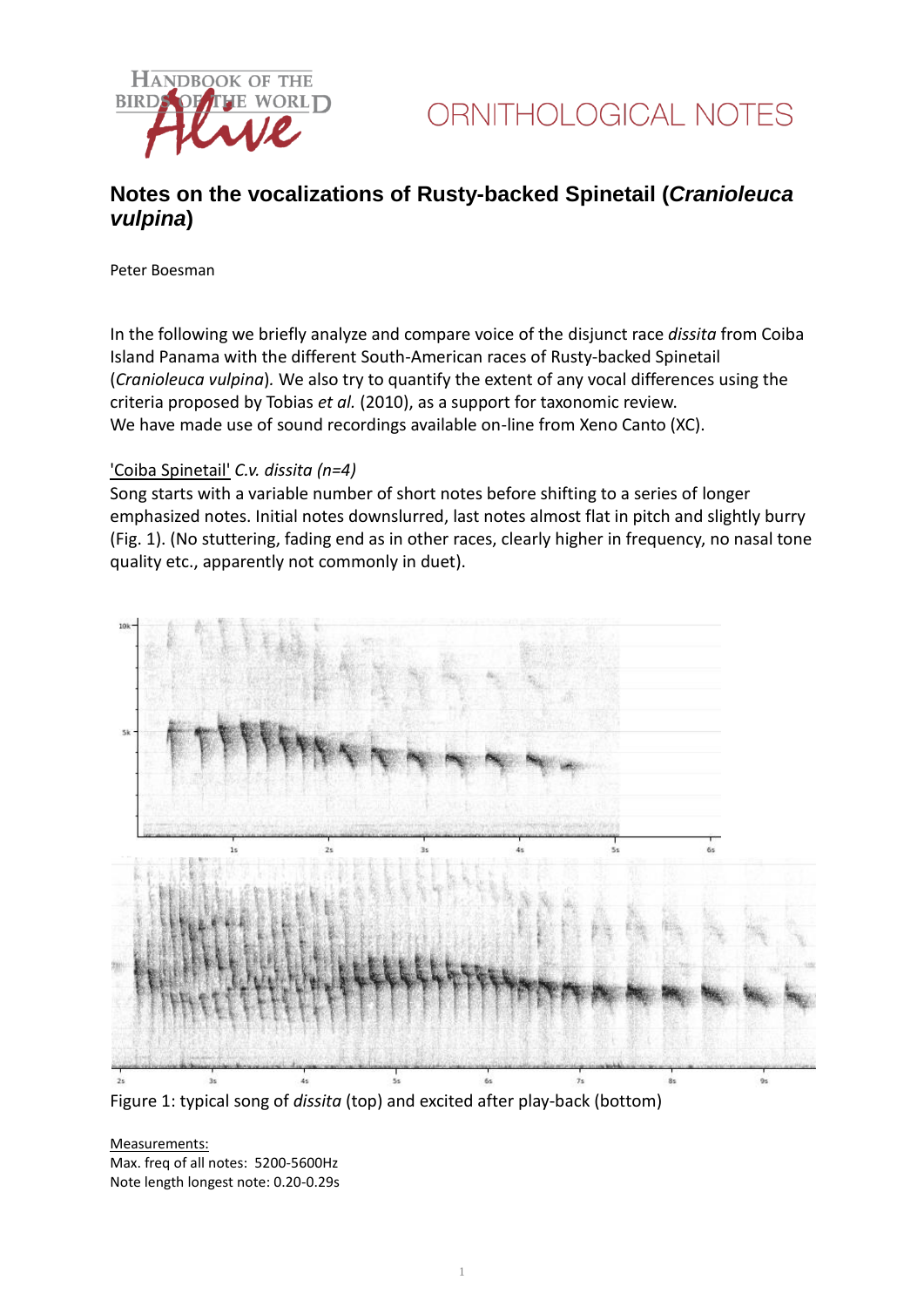

# ORNITHOLOGICAL NOTES

## Rusty-backed Spinetail *(all other races)(8 recordings measured)*

Song is a loud descending stuttering series of nasal notes, typically preceded by a few accelerating introductory notes. All notes in the stuttering series have a characteristic curled shape. Notes usually become shorter towards the end of the stuttering series and decrease in amplitude. Song mostly given in asynchronous duet. Clearly nasal notes with 1st, 2nd and 3rd harmonic about equally loud, unlike *dissita* (Fig. 2).



Figure 2: Typical song of South-American races (top) and duet (bottom)

#### Measurements:

Max. freq of all notes (base frequency): 2800-3380Hz Note length longest note: 0.10-0.15s

Song of *dissita* thus is not a fading stuttering series as in *C. vulpina*, but on the contrary ends with longer emphasized slightly burry notes. Overall pitch is higher (highest max. frequency, score 3), longest notes are flat in pitch and distinctly longer (score 2-3) and note shape is different with much fainter harmonics (1-2). Not commonly in duet (1-2). When applying Topica criteria this would lead to a total vocal score of 5-6.

This note was finalized on 13th April 2015, using sound recordings available on-line at that moment. We would like to thank in particular the many sound recordists who placed their recordings for this species on XC.